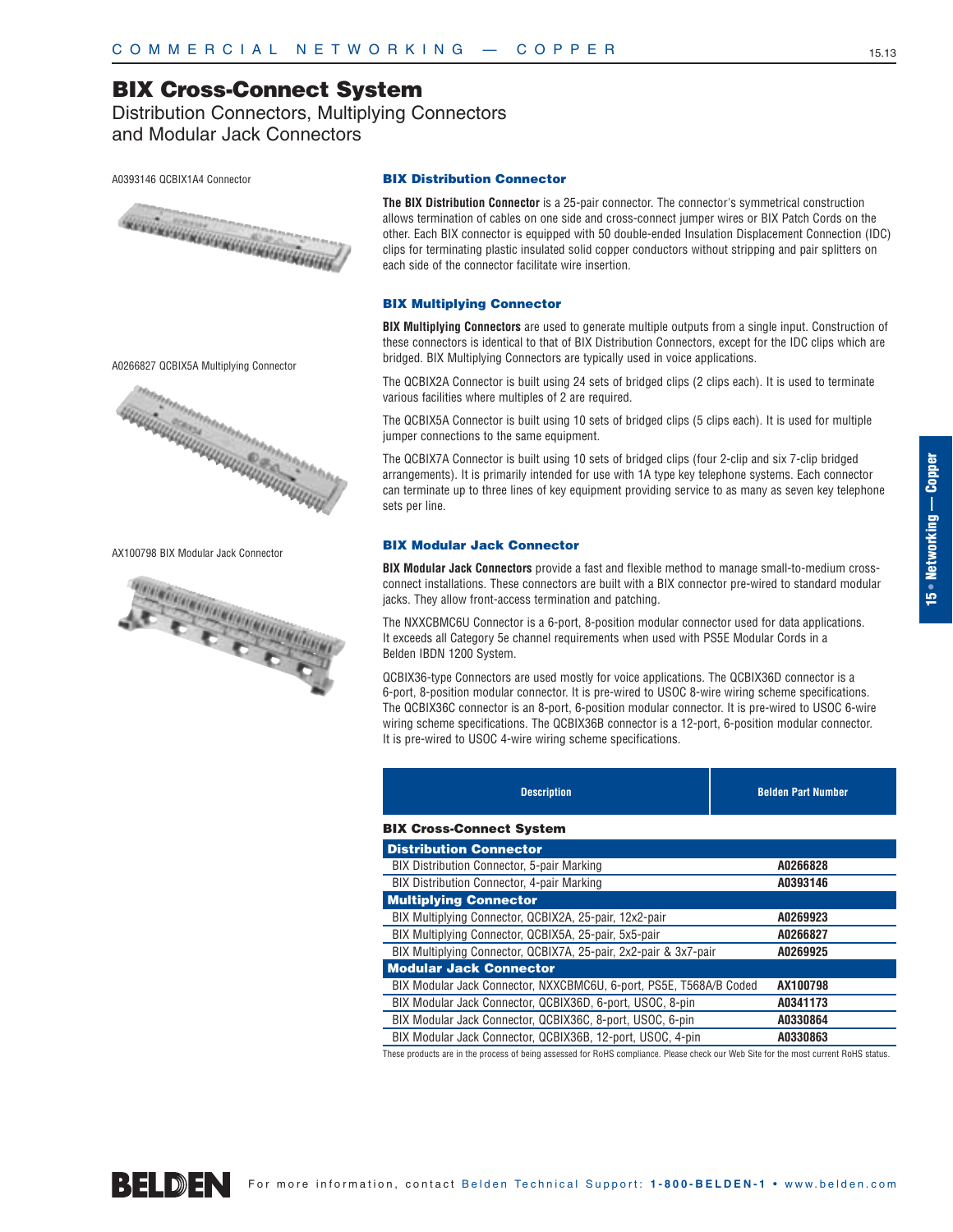Mounts, Covers and Wire Management Accessories

#### A0340836 QMBIX12E BIX Mount, 300-pair



A0284798 QMBIX10C BIX Mount, 50-pair



A0277853 QMBIX31A 50-pair Mount with Locking Cover



A0285986 Locking Cover for 250-pair Mount



A0276396 BIX Cover, QMBIX10A, Stand-alone installation, Locking



A0270168 Distribution Ring



#### **BIX Mount**

**BIX Mounts** are basic components used in building a cross-connect system. They can accept BIX Distribution, Multiplying or Modular Jack Connectors. The 300 and 250-pair mounts can be wall-mounted or installed on BIX Frames. These mounts feature an interlocking design allowing them to be stacked for larger cross-connect installations.

**The BIX 50-pair** Mount is typically used in small cross-connect installations. Also available is a 50-pair mount with cover that is sold as an assembly and is typically used in small cross-connect installations where security and/or dust protection is required.

#### **BIX Cover**

**BIX Covers** can be used to restrict access of cross-connect installations for better protection and security. Two sizes are available to suit either the QMBIX12E 300-pair mount or the QMBIX10A 250-pair mount. The two locking covers used in wall or frame-mounted installations are molded with translucent plastic allowing visual inspection. Also available are two covers used exclusively in stand-alone QMBIX10A 250-pair mount installations: one locking, the other non-locking—both have four cable entries, one at each corner.

#### **Distribution Ring**

**The Distribution Ring** is used in wall mount installations providing a cross-connect channel for jumper wires, patch cords and cables. The Distribution Ring interlocks with the QMBIX12E or QMBIX10A mounts, providing proper spacing and alignment.

| <b>Description</b>                                         | <b>Belden Part Number</b> |
|------------------------------------------------------------|---------------------------|
| <b>BIX Cross-Connect System</b>                            |                           |
| <b>BIX Mount</b>                                           |                           |
| BIX Mount, QMBIX12E (300-pair)                             | A0340836                  |
| BIX Mount, QMBIX10A (250-pair)                             | A0270164                  |
| BIX Mount, QMBIX10C (50-pair)                              | A0284798                  |
| <b>BIX Mount with Cover</b>                                |                           |
| BIX Mount with Cover, (Locking), 50-pair                   | A0277853                  |
| BIX Mount with Cover, (Snap-on), 50-pair                   | A0277854                  |
| <b>BIX Locking Cover</b>                                   |                           |
| BIX Locking Cover, for QMBIX12E (300-pair)                 | A0340838                  |
| BIX Locking Cover, for QMBIX10A (250-pair)                 | A0285986                  |
| <b>BIX Cover</b>                                           |                           |
| BIX Cover, QMBIX10A, Stand-alone installation, locking     | A0276396                  |
| BIX Cover, QMBIX10A, Stand-alone installation, non-locking | A0276394                  |
| <b>Distribution Ring</b>                                   |                           |
| Distribution Ring                                          | A0270168                  |



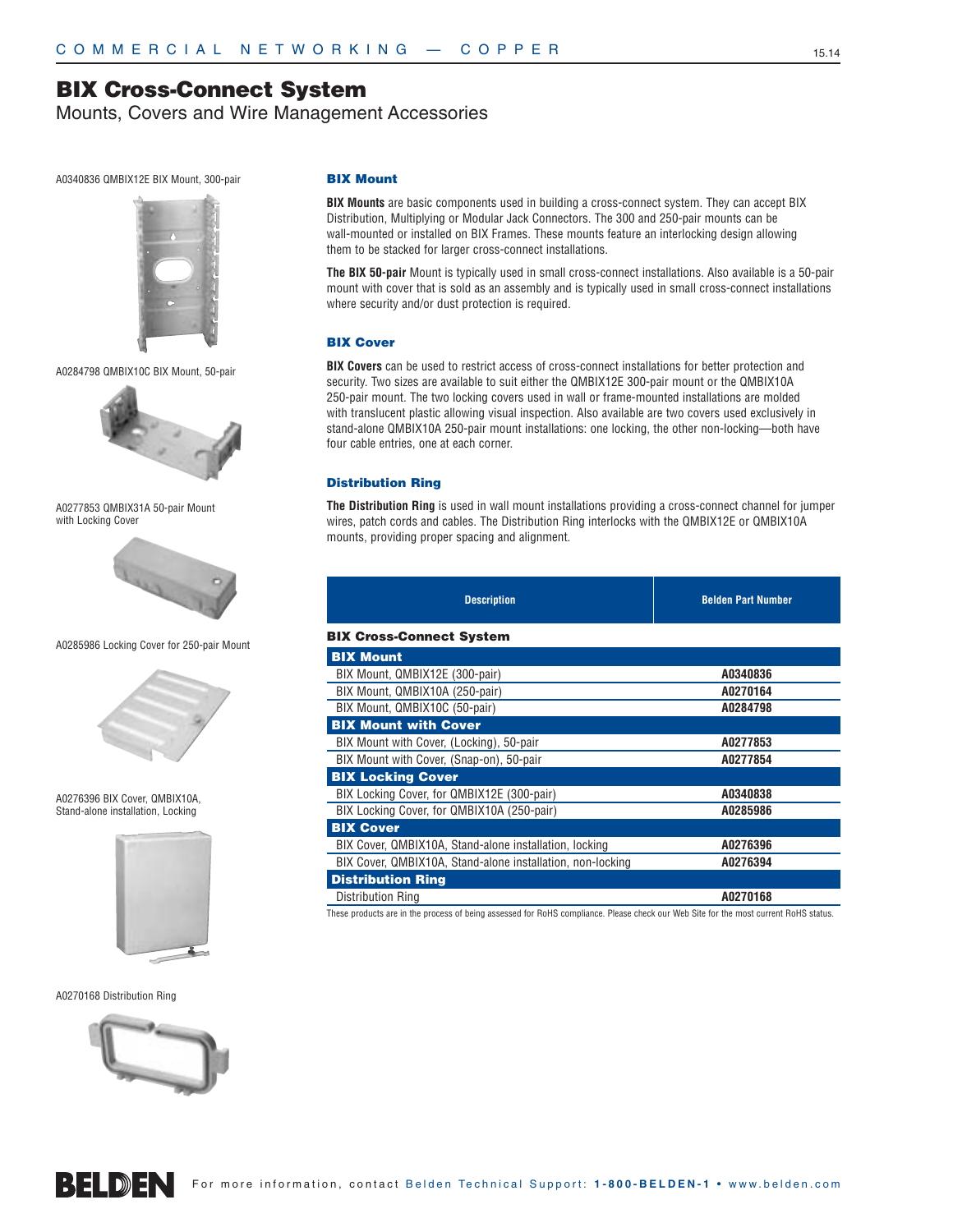BIX Distribution Frames, Universal BIX-PAC and Trunk Access Blocks

A0340837 BIX Frame



A0321776 Universal BIX-PAC Version 10-10



A0318897 BIX PAC Enclosure



A0327326 BIX Trunk Access Block



## REIMEN

**BIX Distribution Frames** provide a compact mounting unit for large cross-connect installations. The QFBIX24E BIX Frame can accommodate up to 16 QMBIX12E 300-pair mounts, eight on the vertical side and eight on the horizontal side. The QFBIX24E BIX Frame has a capacity of 4800-pair. The QFBIX24A BIX Frame can accommodate up to 16 QMBIX10A 250-pair mounts, eight on the vertical side and eight on the horizontal side. The QFBIX24A BIX Frame has a capacity of 4000-pair.

**The BIX Frame End Kit** consists of eight cable trays and eight distribution rings plus appropriate mounting hardware. One kit is required to support cross-connect wires on the sides of the shelves in a singleframe installation or on the end frames of a multi-frame installation.

**The Distribution Rings** are plastic rings used to manage cross-connect wires.

#### **Universal BIX-PAC**

**The Universal BIX-PAC** provides a fast, factory-wired, pre-tested and easy-to-install method of terminating wiring for the voice environment. A typical application for this product is in the main distribution terminal system or the riser terminal system, where it can provide connectivity and cross-connection for up to 250 pairs. The units come equipped with up to 10 QCBIX1A Connectors and 10 fifty-pin type telco connectors for the termination of connectorized cables. Also available is a BIX-PAC Enclosure, which is a fire-retardant polystyrene structural foam box that can house one BIX-PAC. The enclosure has a snap-on cover and removable panels for cable entry on top, bottom and sides.

#### **BIX Trunk Access Block**

**BIX Trunk Access Blocks** provide a fast, factory-wired, pre-tested and easy-to-install method for demarcation or testing points on customer premises. Typical applications are in the building entrance system or the main distribution terminal system, where the demarcation point between the network provider and the customer equipment usually can be found.

| <b>Description</b>                                                    | <b>Belden Part Number</b> |
|-----------------------------------------------------------------------|---------------------------|
| <b>BIX Cross-Connect System</b>                                       |                           |
| <b>BIX Distribution Frame</b>                                         |                           |
| BIX Distribution Frame, 4800-pair (4 Shelves for 16 Mounts, 300-pair) | A0340837                  |
| BIX Distribution Frame, 4000-pair (4 Shelves for 16 Mounts, 250-pair) | A0275511                  |
| <b>BIX Distribution Frame Accessories</b>                             |                           |
| BIX Distribution Frame Accessories, End Kit (4 Shelves)               | A0275512*                 |
| <b>BIX Distribution Frame Accessories, Distribution Ring</b>          | P0596540*                 |
| <b>Universal BIX-PAC</b>                                              |                           |
| Universal BIX-PAC, 10-8, 8 RJ21X Female to 8 QCBIX1A Connectors       | A0321775                  |
| Universal BIX-PAC, 10-10, 10 RJ21X Female to 10 QCBIX1A Connectors    | A0321776                  |
| <b>BIX PAC Enclosure</b>                                              |                           |
| <b>BIX PAC Enclosure, Gray</b>                                        | A0318897                  |
| <b>BIX Trunk Access Block</b>                                         |                           |
| BIX Trunk Access Block, 1 RJ21X Female to 1 QCBIX1A Connector         | A0327325                  |
| BIX Trunk Access Block, 2 RJ21X Female to 2 QCBIX1A Connector         | A0327326                  |

\*Eight Distribution Rings come as part of the BIX Distribution Frame End Kit. Additional Distribution Rings can be ordered separately. Use (1) end kit per row of frames.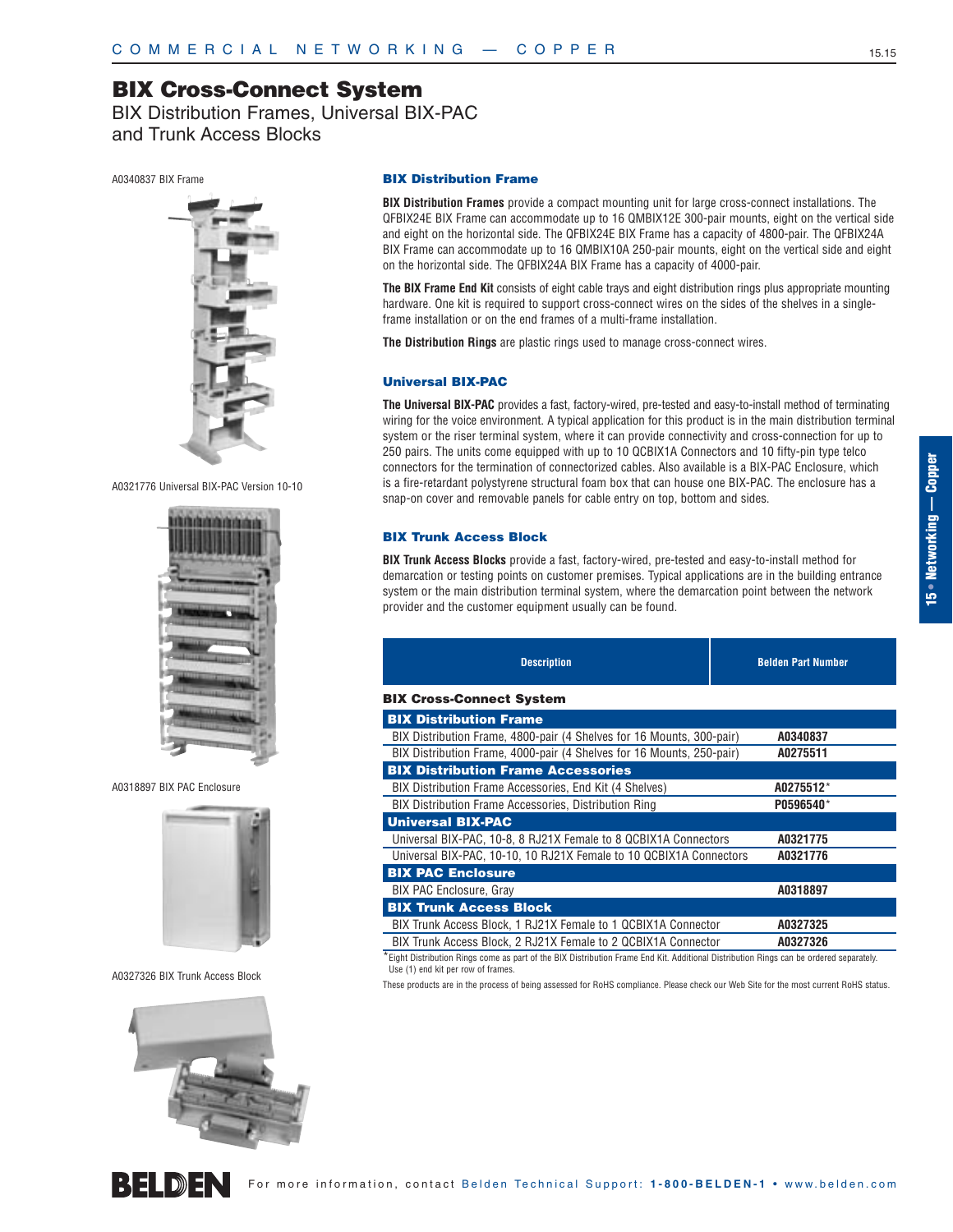BIX Patch Cords and B-Plus Cross-Connect Wire

A0410494 BIX Patch Cord, BIX-BIX, 2-pair



A0410469 BIX Patch Cord, BIX-BIX, 1-pair



22208260 B-Plus Cross-Connect Wire



#### **BIX Patch Cords**

**BIX Patch Cords** allow for high-density connections, coupled with flexibility for cost-effective installation and administration. Installation and rearrangement of patch cords do not require any special tools or training. BIX Patch Cord plugs terminate directly into QCBIX1A/1A4 connectors.

#### **B-Plus Cross-Connect Wire**

**B-Plus Cross-Connect Wire** is intended primarily for use between incoming cables and station equipment in a Telecommunications Room or at a Main Cross-Connect.

**Z Cross-Connect Wire** is intended primarily for use in voice applications such as cross-connecting PBX or Key Telephone system equipment to backbone or horizontal distribution cables.

| <b>Description</b>                                                  | <b>Belden Part Number</b> |
|---------------------------------------------------------------------|---------------------------|
| <b>BIX Cross-Connect System</b>                                     |                           |
| <b>BIX Patch Cord</b>                                               |                           |
| BIX Patch Cord, BIX-BIX, 2-pair, 1.2 m (4 ft.)                      | A0410494                  |
| BIX Patch Cord, BIX-BIX, 1-pair, 1.2 m (4 ft.)                      | A0410469                  |
| BIX Patch Cord, BIX-BIX, 2-pair, 2.1 m (7 ft.)                      | A0410495                  |
| BIX Patch Cord, BIX-BIX, 1-pair, 2.1 m (7 ft.)                      | A0410471                  |
| BIX Patch Cord, BIX-BIX, 2-pair, 3.0 m (10 ft.)                     | A0410496                  |
| BIX Patch Cord, BIX-BIX, 1-pair, 3.0 m (10 ft.)                     | A0410473                  |
| BIX Patch Cord, BIX-BIX, 2-pair, 4.6 m (15 ft.)                     | A0410497                  |
| BIX Patch Cord, BIX-BIX, 1-pair, 4.6 m (15 ft.)                     | A0410475                  |
| BIX Patch Cord, BIX-BIX, 1-pair, 7.6 m (25 ft.)                     | A0410493                  |
| For 4-pair connections, please see the GigaBIX Patch Cord section.  |                           |
| <b>B-Plus Cross-Connect Wire</b>                                    |                           |
| 24 AWG, 1-pair, Wh/BI, 305 m (1000 ft.), K-Carton                   | 22208250                  |
| 24 AWG, 1-pair, Wh/Bl, 305 m (1000 ft.), Spool (S77)                | 22208253                  |
| 24 AWG, 2-pair, Wh/Bl/Wh/Or, 305 m (1000 ft.), K-Carton             | 22208260                  |
| 24 AWG, 2-pair, Wh/Gr/Wh/Or, 305 m (1000 ft.), K-Carton             | 22208231                  |
| 24 AWG, 3-pair, Wh/Bl/Wh/Or/Wh/Gr, 152 m (500 ft.), K-Carton        | 22208265                  |
| 24 AWG, 3-pair, Wh/Bl/Wh/Or/Wh/Gr, 200 m, K-Carton                  | 22208235                  |
| 24 AWG, 4-pair, Wh/Bl/Wh/Or/Wh/Gr/Wh/Br, 152 m (500 ft.), K-Carton  | 22208270                  |
| <b>Z Cross-Connect Wire</b>                                         |                           |
| Z Cross-Connect Wire, 24 AWG, 1-pair, BI/Ye, 300 m (984 ft.), Spool | 22208010                  |
| Z Cross-Connect Wire, 24 AWG, 1-pair, BI/Rd, 300 m (984 ft.), Spool | 22208067                  |

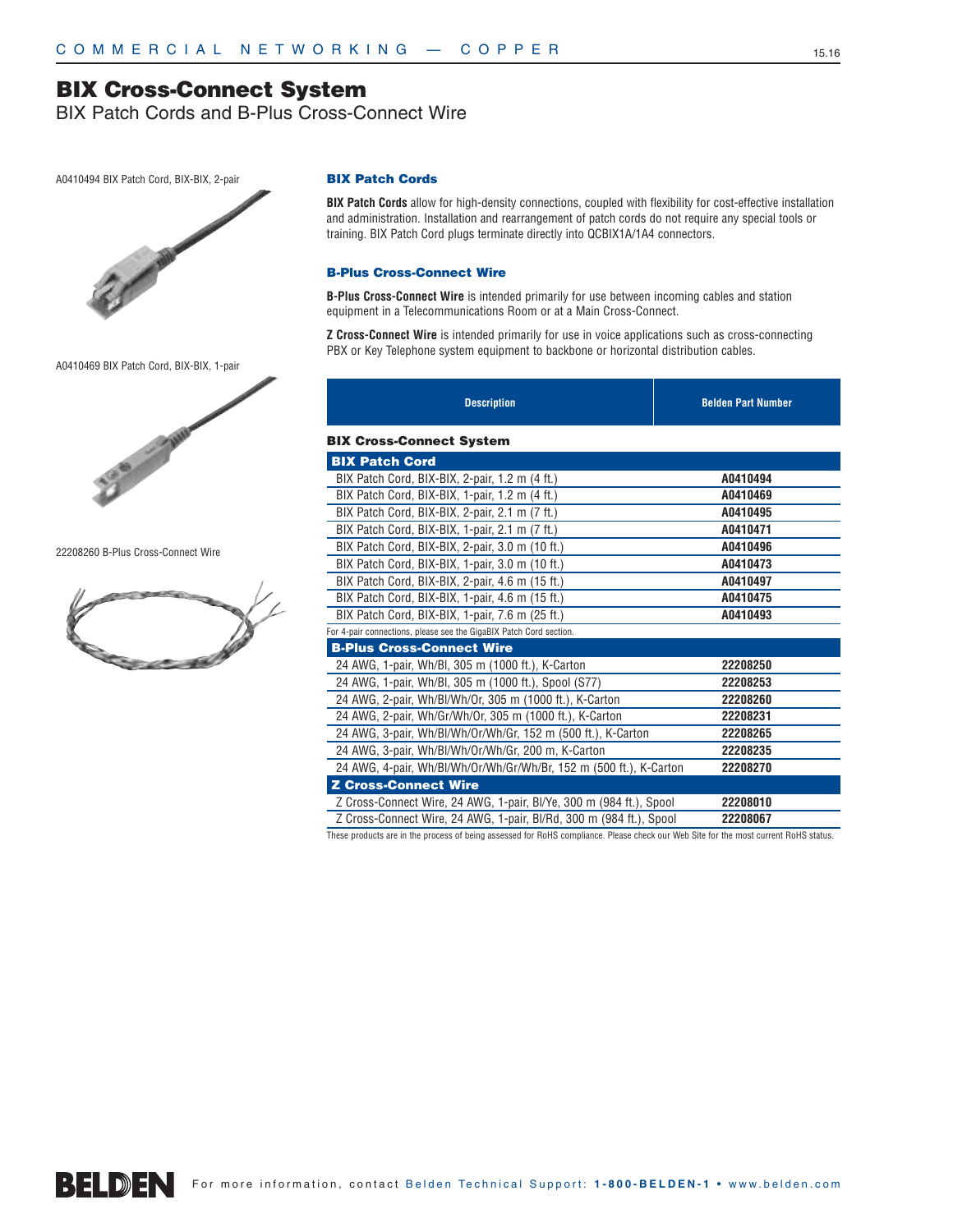BIX Tools, Testing Tools, Accessories and Designation Strip

#### A0270165 BIX Connecting Tool



#### **BIX Connecting Tool**

**The BIX Connecting Tool** is the only tool required to terminate cables, pigtails or jumper wires on all GigaBIX and BIX connection products. The BIX Connecting Tool is a spring-activated hand tool. A single forward movement will seat the wire into the BIX IDC clip and cut off the excess wire. The tool will terminate 22-26-AWG plastic insulated solid copper conductors. A separate leather BIX Tool Pouch to carry and protect the BIX Tool can be ordered.

#### **BIX Test Probe**

**The BIX Test Probe** is a single-pair probe that clips onto the termination clip of BIX Distribution or BIX Modular Jack Connectors to facilitate testing.

#### **BIX Accessories**

**The BIX Special Service Guard** is a single-pair red plastic clip used to identify a connection within a BIX distribution field that requires special attention prior to any maintenance work.

**The BIX Bridging Clip** is a single-pair clip used to bridge single-pair connections of two BIX connectors.

**The BIX Wire Retainer** is a plastic extrusion that fits over the terminated wires on a BIX Connector to prevent them from being pulled out of the IDC contacts. It can be used to secure a permanent connection on either side of a BIX Connector.

**This 19 in. Rack Bracket Kit** provides the hardware for BIX Mount installation into a 19 in. rack. This kit comes complete with two mounting bars, four screws for rack mounting, four screws for BIX Mount assemblies and an installation guide.

**BIX Cable Ties** are used for securing wire bundles to the BIX Connector.

#### **BIX Designation Strip**

**The BIX Designation Strip** is designed to be used in conjunction with all BIX Mounts and BIX Connectors. It snaps in between two connectors and provides space for self adhesive BIX labels. The strip is made of white fire-retardant plastic, with ridges on the top and bottom for easy alignment and placement of designation labels. (See the LabelFlex section for designation labels.)

| <b>Description</b>                              | <b>Belden Part Number</b> |
|-------------------------------------------------|---------------------------|
| <b>BIX Cross-Connect System</b>                 |                           |
| <b>BIX Tools</b>                                |                           |
| <b>BIX Connecting Tool</b>                      | A0270165                  |
| <b>Tool Pouch</b>                               | C0054642                  |
| <b>BIX Test Probe</b>                           |                           |
| BIX Test Probe, 1-pair, 1/pack                  | A0270166                  |
| <b>BIX Accessories</b>                          |                           |
| BIX Special Service Guard, 1-pair, Red, 50/pack | A0270172                  |

| BIX Special Service Guard, 1-pair, Red, 50/pack | AU2/U1/2 |
|-------------------------------------------------|----------|
| BIX Bridging Clip, 1-pair, Gray, 50/pack        | A0325091 |
| BIX Bridging Clip, 1-pair, White, 50/pack       | A0325493 |
| BIX Wire Retainer, 100/pack                     | P0660798 |
| 19 in. Rack Bracket Kit, 2 bars/pack            | A0352331 |
| BIX Cable Tie, 100/pack                         | C0039222 |
| <b>BIX Designation Strip</b>                    |          |
| BIX Designation Strip, White, 50/pack           | A0270169 |